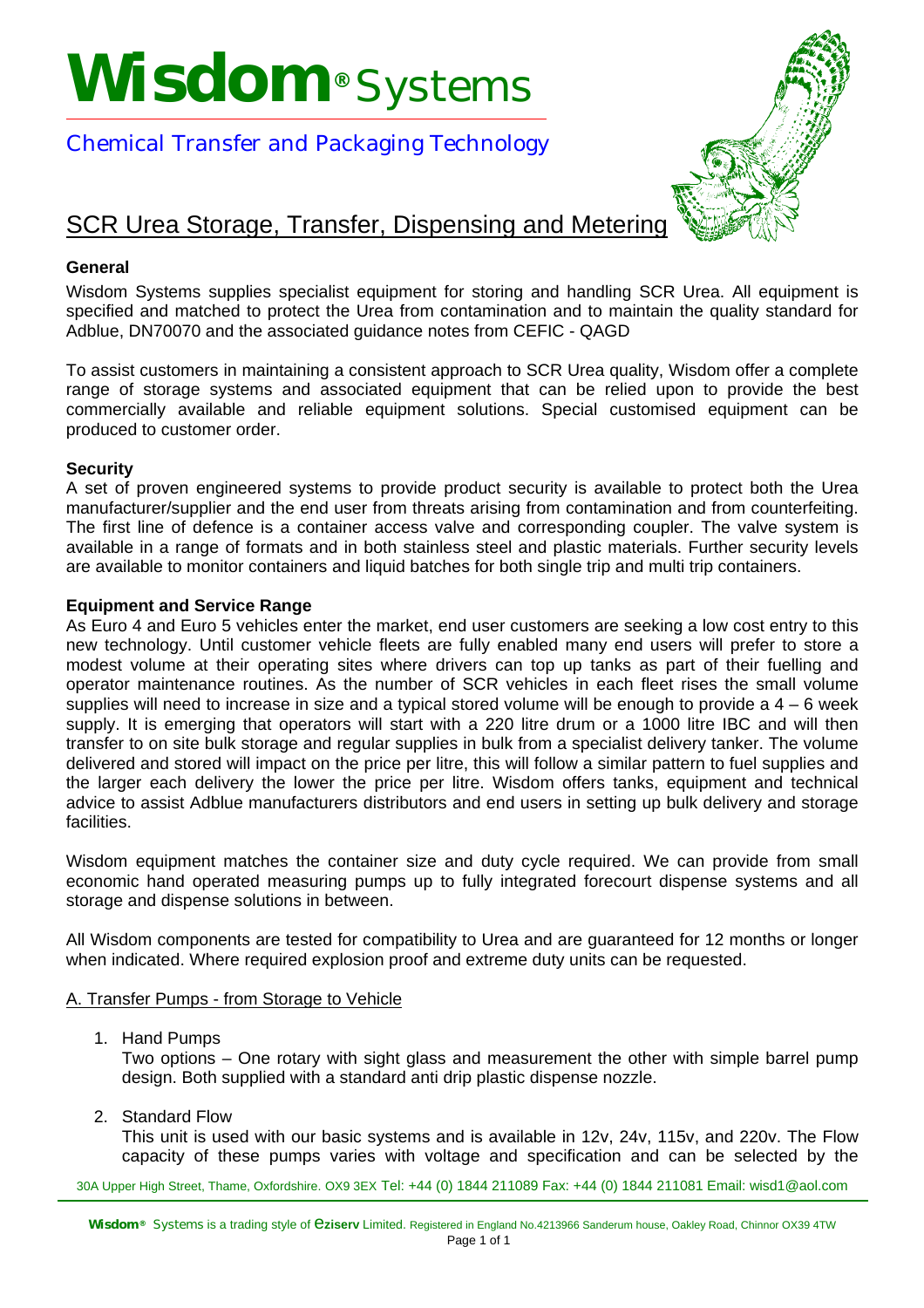customer to best meet their needs. All of these pumps are constructed using the same pumping elements and have motors attached to meet the local supply and performance criteria. All pumps in this range are positive displacement and provide full self-priming characteristics. All pumps can run dry without damage.

These pumping units are fully tested for compatibility with SCR urea and the test results are available for use in the technical files of Adblue suppliers.

The 12v unit will deliver 18 L/min and a maximum pressure of 2.8 bar

The 24v, 115, and 220v units deliver 13.2 L/min and a maximum pressure of 2.8 bar except for the 220v unit that is rated at the same flow but a maximum pressure of 1.7 bar.

We have recently added to the range a 220v version with a special motor and this unit will deliver 18 L/min and is rated at 2 bar.

3. Medium Flow

This new range is undergoing tests and is also a positive displacement pump constructed from the same materials as above and rated for a minimum flow of 28 L/min. It will be made available with a range of motor options. The pump is self-priming and can run dry without damage.

4. High Flow

These pumps are positive displacement and are rated at 40 L/min. and are available in 12v, 115v, and 220v versions. These pumps are extremely robust and provide high levels of suction that make self-priming from dry very easy. The mechanical systems used in the pump provide maximum suction effort to move the liquid to the pump and restrict the outlet pressure to a maximum of 1 bar to avoid unsafe pressure build up in delivery lines. The system will also close down to a neutral position when outlet is closed. The pump can run dry without detrimental effects. The pump head configuration is easily modified to provide a range of connection options and directions.

The gearbox construction and relatively low speed operation provide high levels of durability and reliability. The pumping elements, when used to the correct operating conditions, are warranted for 5 years.

#### B. Transfer from Delivery to Storage to Tanks and IBC filling

- 1. Centrifugal pump with all plastic construction and elastomer seals. Flow rates from 500 to 1000 L/min – Power options – Petrol and Diesel Engines, 240v & 415v Electric motors and Hydraulic motors. These pumps are self-priming once wet and will deliver up to 2.4 bar.
- 2. Stainless Steel and Polymer centrifugal pumps 250 to 350 L/min at 1.8 bar

#### C. Metering

- 1. Dispense Point Metering
	- a. Plastic meter with 0.5% accuracy used at the dispense nozzle or mounted onto the pump set.
	- b. High accuracy Oval gear meter with integrated display or pulse output connection to a remote display
	- c. Integrated metering and batch control with liquid management system (98 users). Full PC connectivity.
	- d. Retail performance from an Island pump, single or twin output with a Diesel and Adblue combination option.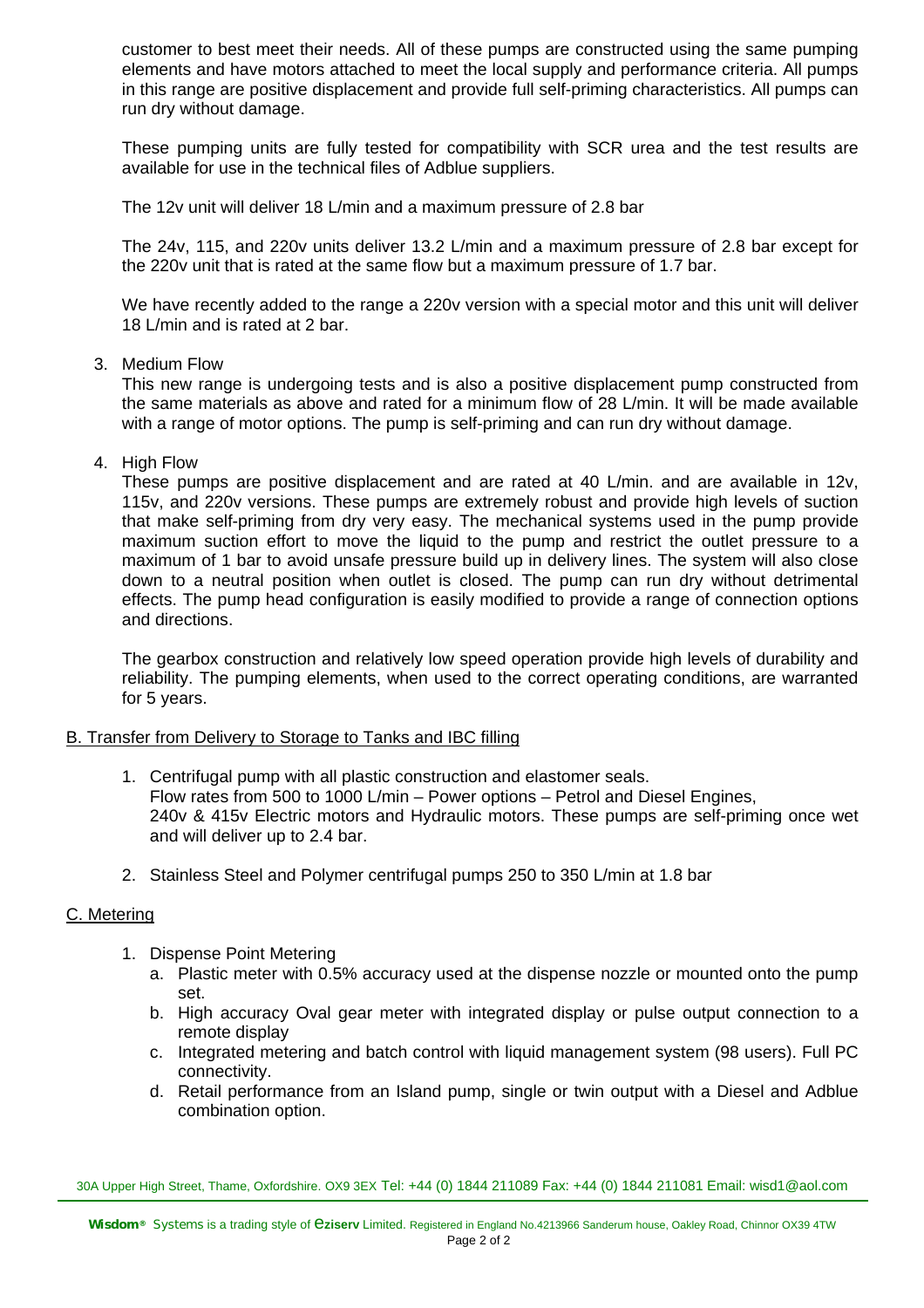- 2. Bulk Delivery
	- a. 316 Stainless steel bulk delivery meter
	- b. Digital display
	- c. Analogue display
	- d. Pre set delivery register with auto off
	- e. Filtration
	- f. Air elimination
	- g. Delivery ticket / invoice printing
	- h. 1.5 and 2 inch models

#### D. Storage Options

- 1. Twin walled bunded polyethylene tanks in sizes from 1400 L up to 10,000 L
	- a. Overfill protection system
	- b. Bund leakage sensor
	- c. Level Monitoring<sup>1</sup> Tank contents gauge with remote read out
	- d. Level Monitoring<sup>2</sup> Optional Tank Contents plus Automatic Re Ordering
	- e. Stainless steel fittings
	- f. Inner tank in non pigmented polyethylene
	- g. Outer tank in a colour to suit customer specification and branding (typically Blue)
	- h. Tank contents and dispense equipment temperature control (heating and ventilation)
	- i. Insulated from external heating and chilling
	- j. 2" inlet port with dry break coupling to prevent cross filling and contamination
	- k. Anti evaporation tank breather with over pressure override
	- l. Filtered air inlet
	- m. Integral or remote dispense pump
	- n. Bulk head light
	- o. Electrical control box and integral safety trips
- 2. Twin walled bunded stainless steel tanks for above ground OR underground installation.
	- a. Specification options as in 1. above
	- b. Standard shape and volume or custom built to order.

#### E. Supply Chain Security

- 1. Prevention of Cross filling and Contamination
	- a. Sealed container and quick connect dry break couplings.
	- b. Plastic or Stainless steel construction to provide single or multi trip containers.
	- c. Range of thread types and sizes.
	- d. Full flow capacity, compatible to transfer pump and dispense expectations.
	- e. Dry break performance less than 0.25ml residue per operation.
	- f. Anti leak back prevention no reverse flow, dispense only.
- 2. Container tracking and management
	- a. All containers (fixed and mobile) can be managed and monitored using RFID tag technology and software tailored to your company. Using the tags and container will provide excellent inventory and asset management control.
	- b. Tailored software linked to the container access options above gives the system capacity to provide a high level of quality control and trace ability enabling clear documentation of the supply chain in the event of challenges to product supply, integrity or quality.
	- c. In line filling and read / write updating equipment.
- 3. Retail Packaging Filling Systems
	- a. Wisdom can supply and advise on methods to cleanly and quickly fill all container types with retail quality flow meters and mass measurement control.
	- b. Fixed storage tanks can be equipped with level monitoring equipment to assist in stock control and timely re ordering. This can be a system using operator intervention to visually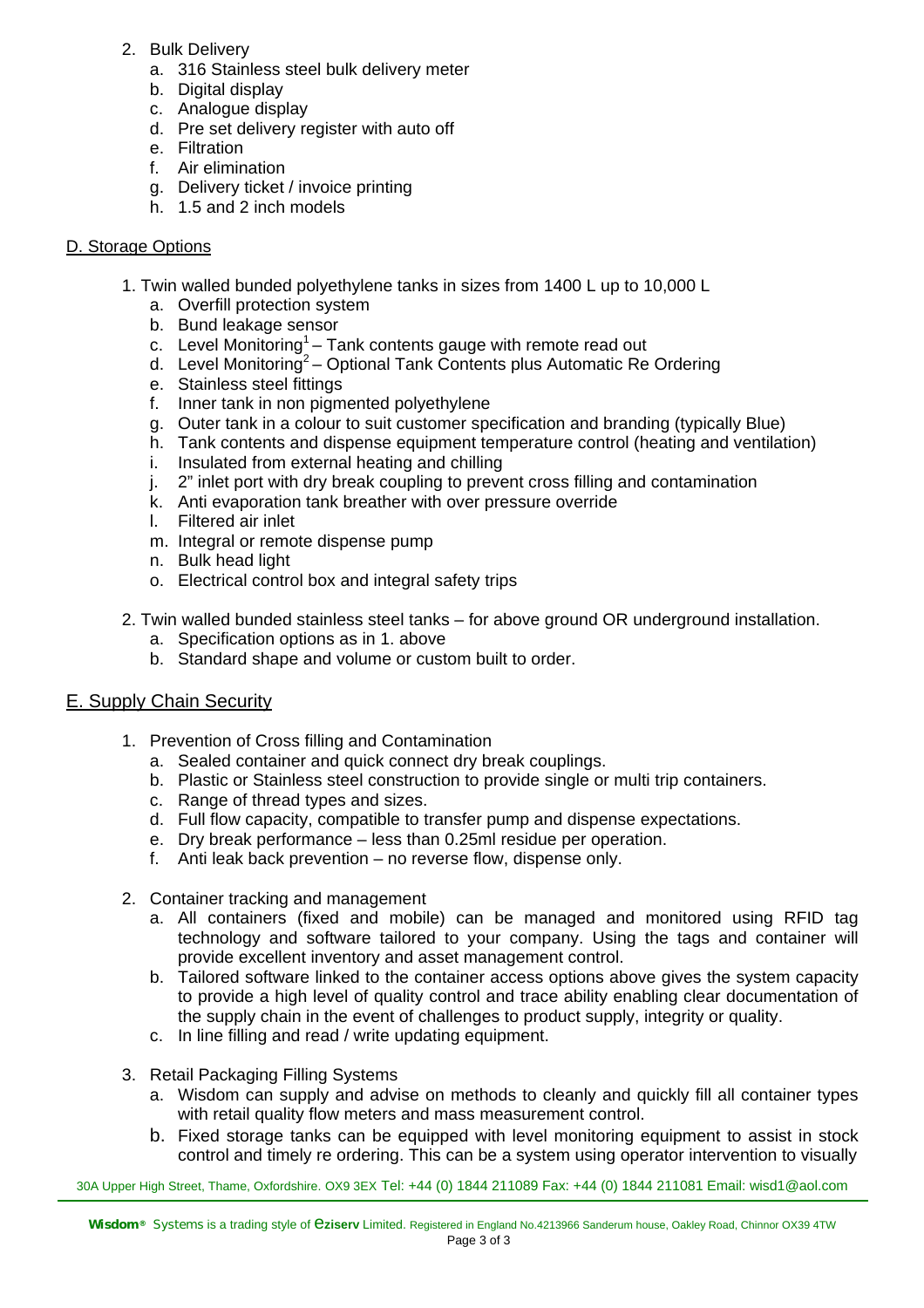Check levels and reorder or automatic systems using volume or flow measurement of product to trigger a signal to arrange a re supply within a set period.

c. Modified tanks of the ISO and full road tanker specifications in Stainless steel and multi compartment or baffled configurations. Fitted with Urea hoses, pumps and metering equipment with EU standard auto overfill prevention.

Selection of this closed loop supply system can provide a secure method of assuring product availability and retaining retailer loyalty to any storage or dispense equipment supplied under loan, rental, lease or supply based contracts.

Dispense Pistols – Open, Automatic, Drip Free and Closed connection models.

Closed Transfer Capability to BS 6356 Pt.9 for Dispense site filling and transfer to vehicle can be provided if required.





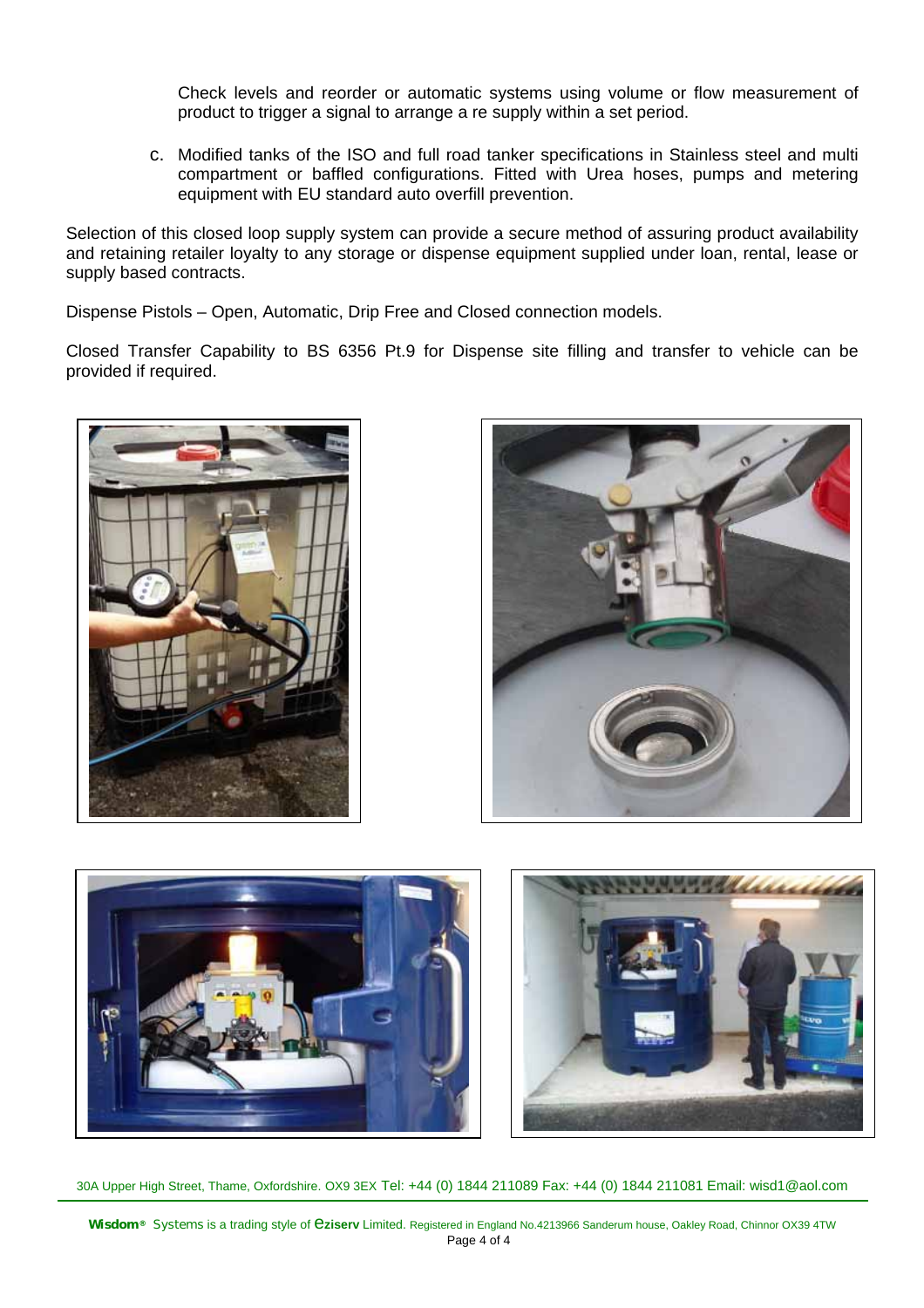# **Wisdom®** Systems



## Chemical Transfer and Packaging Technology

#### **WS 4000 Dispense Set Performance in Accelerated Compatibility Study.**

| Meßwerte [Angaben in mg/kg] |               |          |        |        |          |
|-----------------------------|---------------|----------|--------|--------|----------|
|                             | Spezifikation | 1        | 2      | 3      | 4        |
| Al                          | 0,5           | < 0.05   | < 0.05 | < 0.05 | < 0.05   |
| Ca                          | 0,5           | 0,1      | 0,1    | 0,1    | 0,1      |
| Cr                          | 0,2           | < 0.05   | < 0.05 | < 0.05 | < 0.05   |
| Cu                          | 0,2           | < 0.05   | < 0.05 | < 0.05 | $<$ 0,05 |
| Fe                          | 0,5           | < 0.05   | < 0.05 | < 0.05 | < 0.05   |
| Κ                           | 0,5           | < 0.05   | < 0.05 | < 0.05 | < 0.05   |
| Mg                          | 0,5           | < 0,05   | < 0.05 | < 0.05 | < 0.05   |
| Na                          | 0,5           | ca: 0,05 | 0,07   | 0,1    | ca: 0,05 |
| Ni                          | 0,2           | 0.06     | 0,07   | 0,07   | 0,07     |
| Ρ                           | 0,2           | ca: 0,05 | < 0.05 | < 0.05 | $<$ 0,05 |
| Zn                          | 0,2           | < 0.05   | < 0.05 | < 0.05 | < 0,05   |

1 05S00991 - IBC-Inhalt vor Montage Wisdom-Pumpe

- 2 05S00968/1 06.09., aus Abfüllsystem nach 8 h Umpumpen gezogen
- 3 05S00968/2 07.09., erster Liter aus Abfüllsystem (gefüllt über Nacht gestanden)
- 4 05S00968/3 07.09. aus Abfüllsystem nach weiteren 8 h Umpumpen gezogen (Vorlauf ca. 3 Liter)